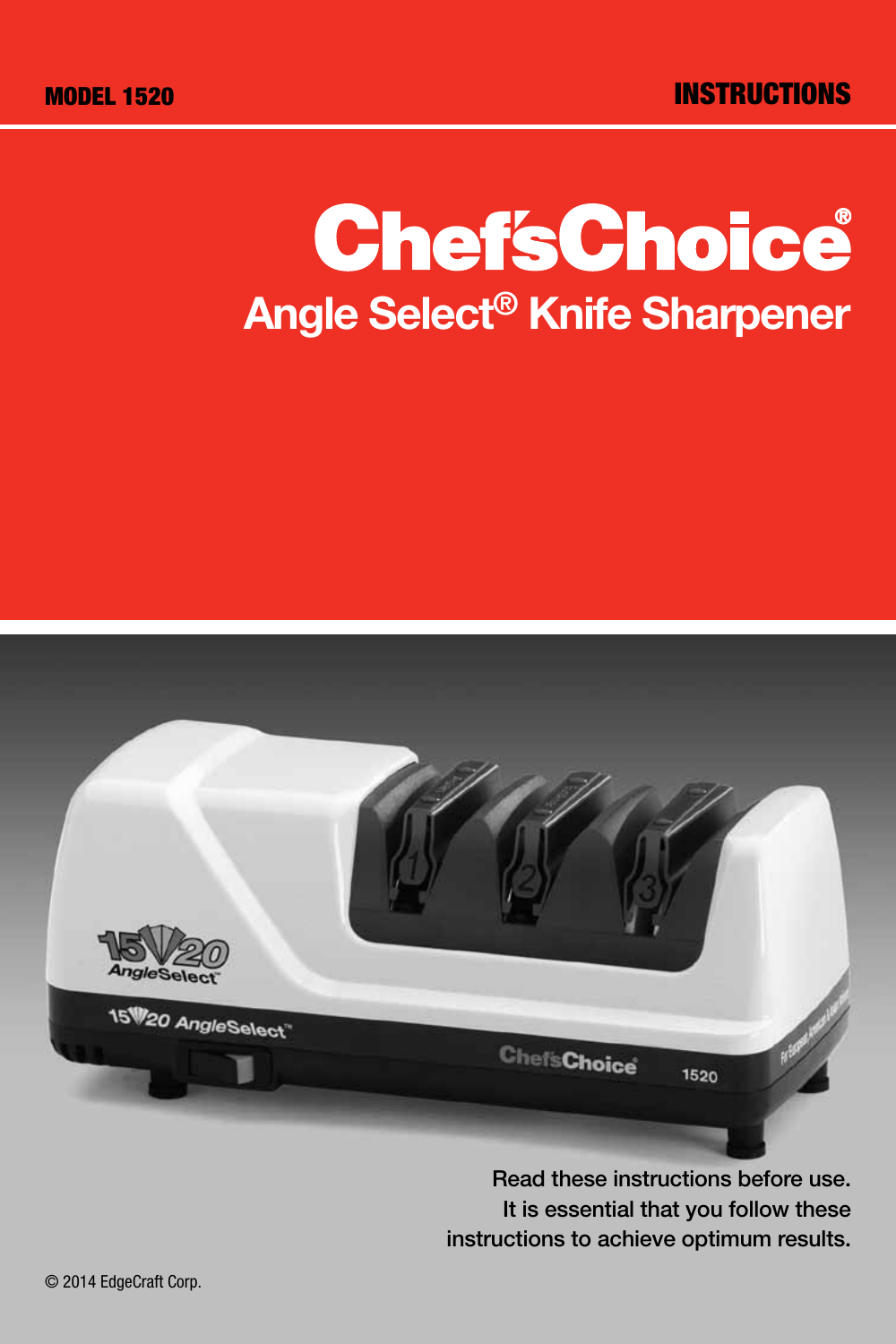# Important Safeguards

## When using electrical appliances, basic safety precautions should always be followed including the following:

- 1. Read all instructions. *Every user should read this manual.*
- 2. To protect against electrical hazards, do not immerse the AngleSelect<sup>®</sup> Model 1520 in water or other liquid.
- 3. Make sure that only clean knife blades are inserted in Model 1520.
- 4. Disconnect the appliance from its power source when not in use, before cleaning, during service and when replacing parts.
- 5. Avoid contacting moving parts.
- 6. Do not operate any appliance with a damaged cord or plug or after the appliance malfunctions, or is dropped or damaged in any manner.

U.S. customers: You can return your sharpener to EdgeCraft's factory for service where the cost of repair or electrical or mechanical adjustment can be estimated. When the electrical cord on this appliance is damaged, it must be replaced by the Chef'sChoice<sup>®</sup> distributor or other qualified service to avoid the danger of electrical shock. **Outside U.S.:** Please return your sharpener to your local distributor where the cost

of repair or electrical or mechanical adjustment can be estimated. If the supply cord of this appliance is damaged, it must be replaced by a repair facility appointed by the manufacturer because special tools are required. Please consult your Chef'sChoice® distributor.

- 7. CAUTION! This appliance may be fitted with a polarized power plug (one blade is wider than the other). To reduce the risk of electric shock, this plug will fit in a polarized outlet only one way. If the plug does not fit fully in the outlet, reverse the plug. If it still does not fit, contact a qualified electrician. *Do not modify the plug in anyway.*
- 8. The use of attachments not recommended or sold by EdgeCraft Corporation may cause fire, electric shock or injury.
- 9. The Chef'sChoice<sup>®</sup> AngleSelect<sup>®</sup> Model 1520 is designed to sharpen American. European, and Asian style knives. Do not attempt to sharpen scissors, ax blades or any blade that does not fit freely in the slots.
- 10.Do not let the cord hang over edge of table or counter or touch hot surfaces.
- 11.When in the "ON" position (Red flash on switch is exposed when "ON"), the Chef'sChoice® sharpener should always be on a stable countertop or table.
- 12.WARNING: KNIVES PROPERLY SHARPENED ON YOUR AngleSelect® Model 1520 WILL BE SHARPER THAN YOU EXPECT. TO AVOID INJURY, USE AND HANDLE THEM WITH EXTREME CARE. DO NOT CUT TOWARD ANY PART OF YOUR FINGERS, HAND OR BODY. DO NOT RUN FINGER ALONG EDGE. STORE IN A SAFE MANNER.
- 13.Do not use outdoors.
- 14.Appliance is not intended to be used or cleaned by children or persons with reduced physical, sensory or mental capabilities or lack of experience and knowledge of the hazards involved.
- 15.Do not use honing oils, water or any other lubricant with the AngleSelect® Model 1520.
- 16.For household use only.

# 17.SAVE THESE INSTRUCTIONS.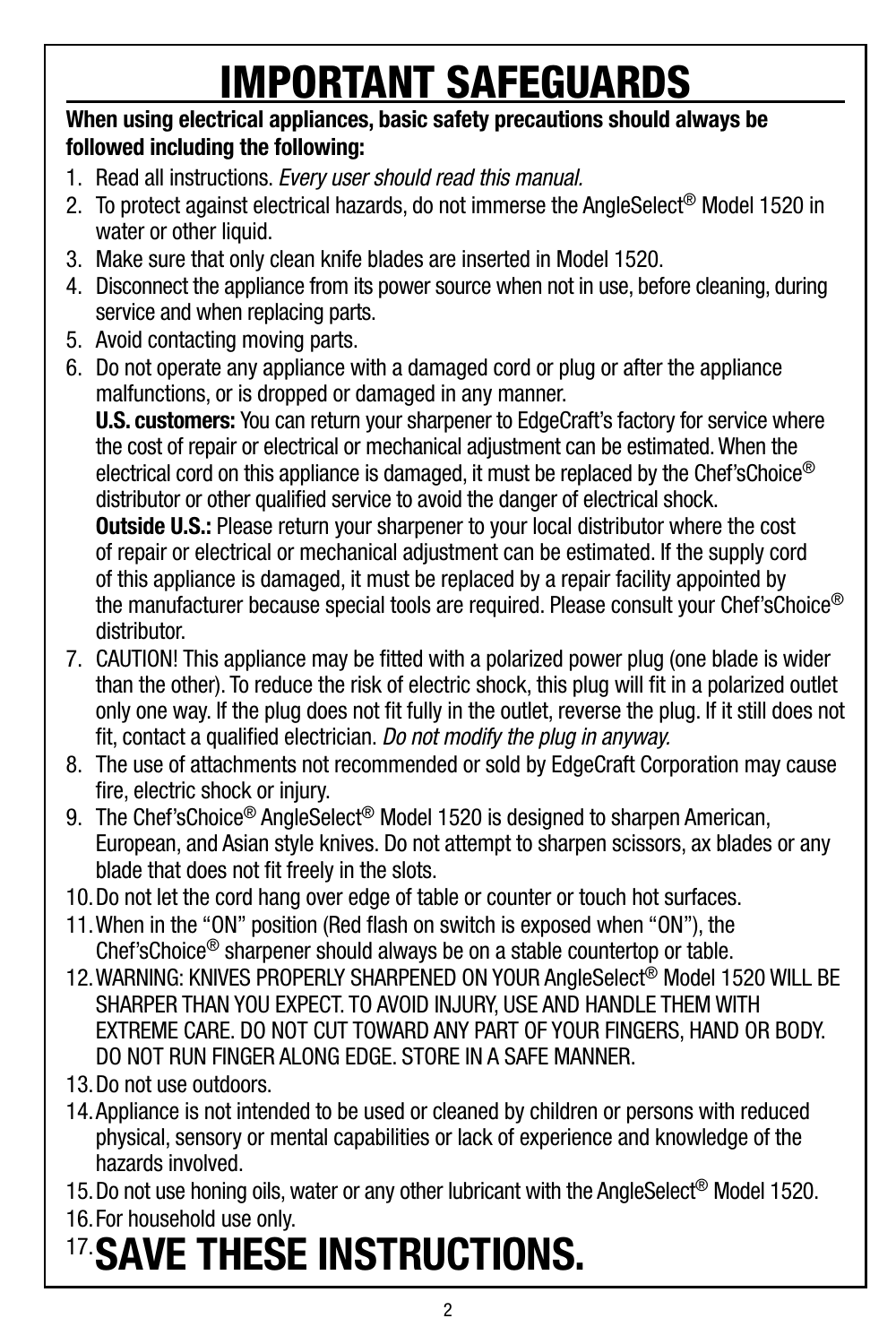# YOU MADE A GOOD **CHOICE**

Congratulations! As an owner of the highly versatile Chef'sChoice® AngleSelect® Sharpener Model 1520 you will appreciate how easy it is to maintain all of your American, European and Asian style knives in factory sharp condition. A highly precise guide system is provided to position each style knife automatically at the optimum sharpening angle as customized diamond abrasive disks quickly restore and hone a fresh edge. The edge is then stropped with the Chef'sChoice<sup>®</sup> patented stropping disk to astonishingly sharpness. You will appreciate the joy of effortless cutting and the unmatched presentation of each flawless slice.

The Model 1520 is designed to sharpen your Asian style knives with primary edge facets of 15 degrees (30 degrees total) matching the sharpness and edge shape of the highest quality Asian knives. Your American or European knives on the other hand will be sharpened with primary edge facets of 20 degrees (40 degrees total), the conventional angle of the Western countries.

Because the typical Asian edge is formed with its primary edge facet at an angle of 15º (30º total) it is inherently a "sharper" edge than the conventional Western edge formed at the larger 20º (40º total). Because the Asian edge is thinner it is usually considered to be a weaker edge because of that lower angle. Uniquely the Model 1520 is designed to create a precise 15º primary angle on the Asian blade but you can at your choice create a second small microbevel along that edge facet that adds significant strength and durability to that already very sharp edge.

Thus you will realize the extra advantages in sharpness and durability that has made the Chef'sChoice® Trizor® multibevel edge the edge of choice for the professional chef.

We strongly encourage you to read the following sections that detail optimum sharpening procedures for each style blade. Enjoy!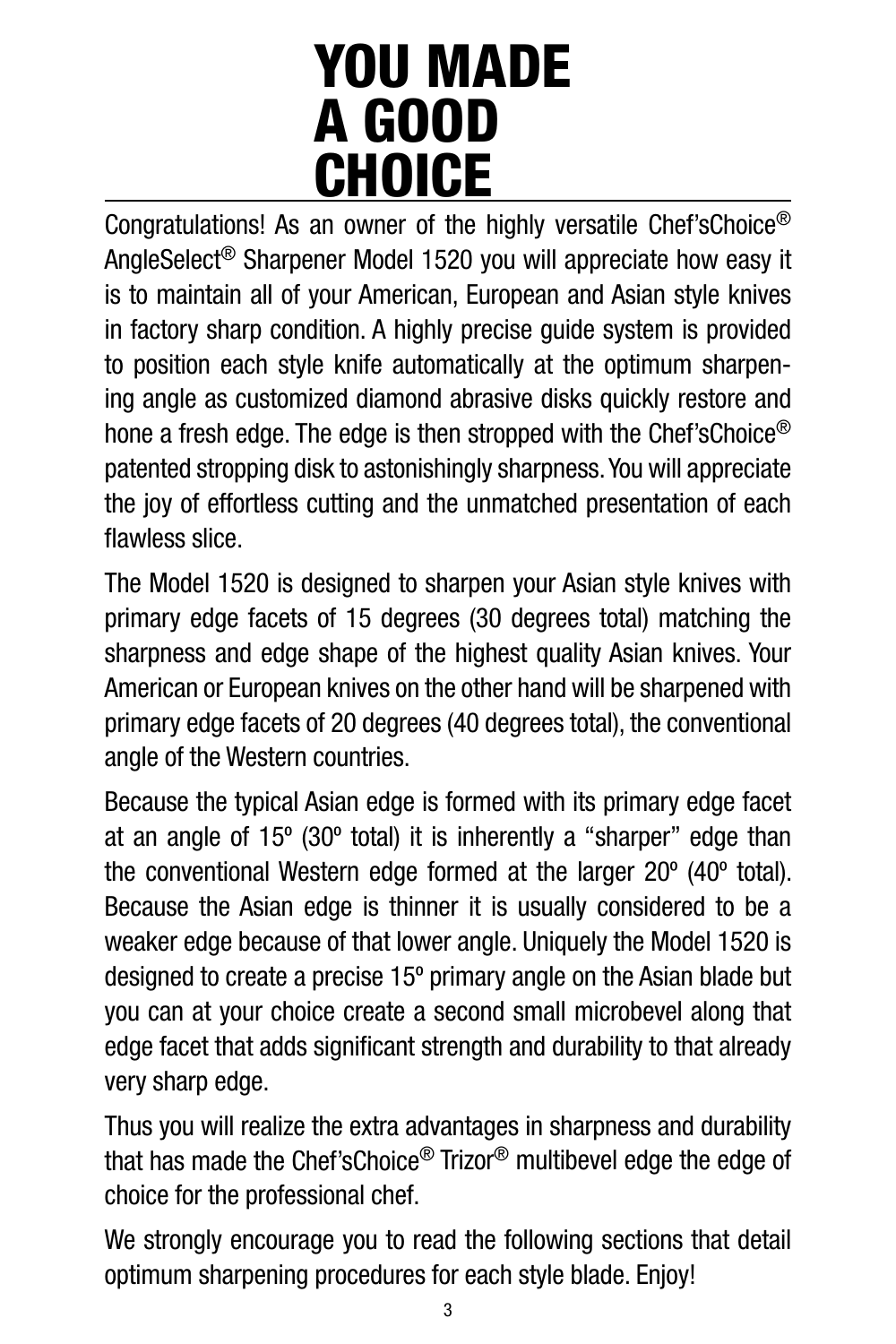# Getting Acquainted WITH THE MODEL 1520 SHARPENER

The Model 1520 (Figure 1) is a unique three stage sharpener with Stage 1 designed exclusively to sharpen Asian style (15º faceted) knives. Stage 2 is designed primarily to sharpen conventional American and European knives. Stage 3 contains the proprietary Chef'sChoice® ultrafine abrasive stropping disks designed for both Asian and Euro/American blades to create a microscopic bevel along the edge and to polish it to astonishing sharpness.

Asian knives (15 degrees) are sharpened first with fine diamond abrasives in Stage 1, and then stropped and polished in Stage 3. Optionally for a stronger edge on Asian style blades two pair of pulls can be added in Stage 2 to form a small second bevel, before proceeding to Stage 3 which creates the third microscopic bevel and polishes the resulting edge with micron size abrasive.

American and European knives (20 degrees) are sharpened first with fine diamond abrasives in Stage 2, followed by stropping and polishing with micro abrasives in Stage 3. Knives of the 20° design are not sharpened in Stage 1 unless as described later you wish to convert this 20º edge facet to the smaller Asian angle of 15º.

Special procedures for sharpening serrated blades are included beginning on page 12.

All traditional-single sided Asian knives such as sashimi knives require special care and must be sharpened primarily on one side of the edge as explained in later sections.

The Model 1520 is equipped with a manually actuated diamond cleaning system that can be used, when necessary, to clean any accumulated food or sharpening debris from the surface of the ultrafine abrasive Stage 3 polishing/stropping disks. We strongly urge that you always thoroughly clean your knives before sharpening them. Unless you are a heavy user of the sharpener, you will be able to sharpen for months or even a year or more before you need to clean the stropping/polishing disks. Only if you sense a distinct decrease in polishing efficiency in Stage 3 is there any need to use this convenient feature described on page 13.



Figure 1. Chef'sChoice® AngleSelect® Sharpener Model 1520 designed to sharpen both Asian and the Euro-American style knives.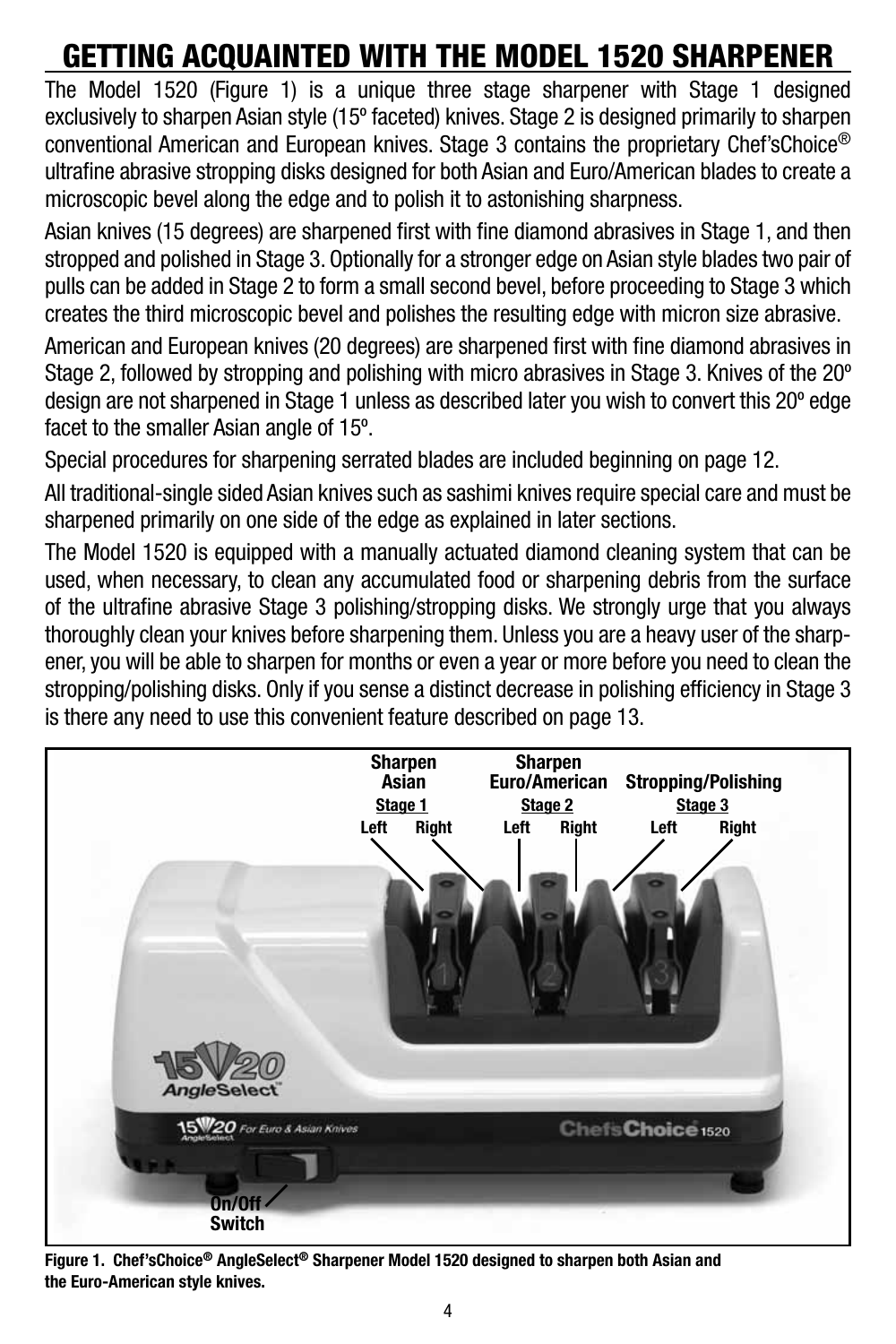Because of their thickness and heavy duty blade design we do not recommend the Model 1520 for the much older thick European cleavers. These can be readily sharpened in Models 120, 2000 and 2100. However, the Model 1520 is ideal for sharpening Asian cleavers.

**Never operate the sharpener from the back side.** Use just enough downward pressure when sharpening to ensure uniform and consistent contact of the blade edge with the abrasive disks on each stroke. (See Suggestions, page 14.) Additional pressure is unnecessary and will not speed the sharpening process. Avoid excessive cutting into the plastic enclosure. Accidental cutting into the enclosure however will not functionally impact operations of the sharpener or damage the edge.

Try a practice pull through the sharpener with the power "OFF". Slip the knife blade smoothly into the left slot between the left angle guide of Stage 1 or Stage 2 and the plastic knife holding spring. Do not twist the knife. Move the blade down in the slot until you feel it contact the diamond disk. Pull it towards you lifting the handle slightly as you approach the tip. This practice pull will give you a feel for the spring tension. Remove the knife and read the following instructions specific to the type of knife you will be sharpening.

## DESCRIPTION OF EURO/AMERICAN AND ASIAN BLADES

Over the years, the European and American blades have been designed to prepare foods common to their own culture and heritage – namely for heavier foods including a wide variety of meats and more fibrous vegetables. As a result these knives are generally heavier, thicker, and sharpened with sturdy 20 degree facets (40 degree total angle) (See Figure 3b). By



contrast the Asian foods have been lighter, designed primarily for seafood, and less fibrous vegetables. Consequently many of the Asian knives are thinner and sharpened with the more delicate 15 degree facets (See Figure 3a). Some Asian blades are very specialized, for example the traditional Japanese blades which are formed as single sided blades with a single 15 degree facet. Sharpened correctly they are exceedingly sharp.

Figure 2. A typical kitchen knife.



Figure 3. Typical edge, illustrating the primary facet.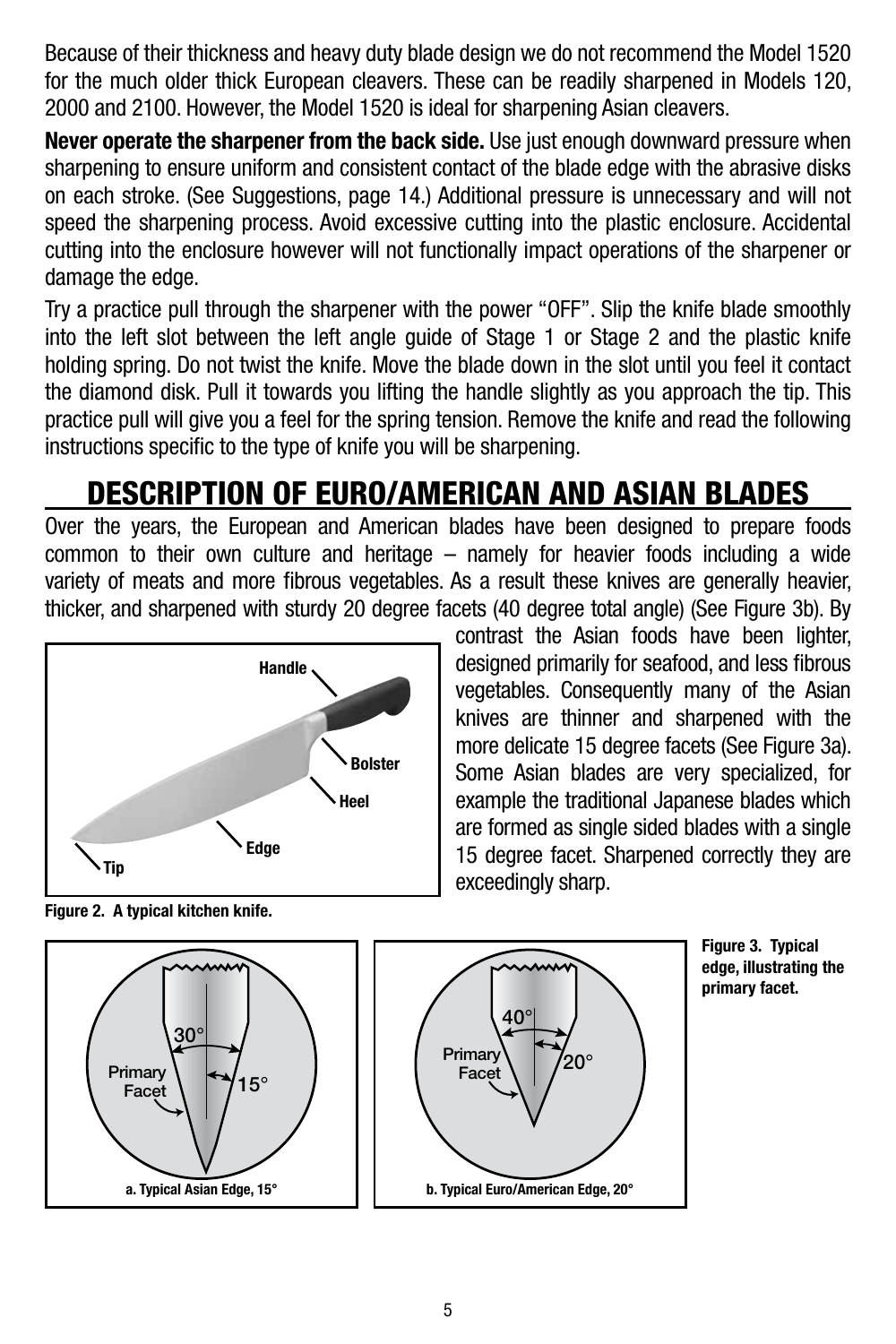In recent years, as cultures and foods of the eastern and the western countries have become more ubiquitous and available on a global scale, the knives commonly associated with those foods also have become widely available. Many European and American brands are selling Santoku blades and certain traditional European styles are now sold under Asian brands.

The Model 1520 is designed to sharpen virtually any of this growing variety of blades and to maintain the angles and edge designs of their tradition.

If one can identify the manufacturer of a knife or establish the country of origin of the knife's particular design it is relatively easy to classify the edge as Asian (15 degrees) or as

American/European (20 degrees) and to sharpen accordingly. For example the Santoku knife is characteristically sharpened as an Asian blade (15 degrees) regardless of where the knife is manufactured. Otherwise if you are using a given knife for heavier cutting or chopping it probably is best sharpened as an American/European blade at 20 degrees. If you use a small or medium size knife only for light work such as paring, peeling, or light slicing you may prefer to sharpen it as an Asian knife at 15 degrees in order to take advantage of its increased sharpness.

The following descriptions may be helpful in identifying your knives or in explaining their edge structures.

## EUROPEAN/AMERICAN BLADES (20 Degree Facets)

European/American fine edge blades are universally double beveled and are sharpened on both sides of the blade. Most of the Euro/American knives, shown on the right, Figure 4 have a thick cross-section designed for heavier work. However, the associated conventional paring, fillet and utility blades, are smaller and have a relatively thin cross-section well suited to their intended application.

### CONTEMPORARY ASIAN KNIVES (15 degree facets)

The most popular Asian blades; the thin, light weight Santoku and Nakiri for example are generally double faceted (sharpened on both faces of the blade) as shown in Figure 5. Occasionally Santoku knives are sold with single facets but these are not readily available in the United States.

There are other but somewhat heavier double-faceted Asian knives, the Deba and Gyutou, popular in Asia, which are used for chopping hard vegetables, for tailing and filleting fish and for meats. These are basically Asian chefs knives designed for heavier duty work. While these heavier knives are commonly sold with 15 degree facets, you may wish to sharpen them with 20º angles. The Chinese cleaver is included in this class.



Figure 4. European/American blades are generally thicker.



Figure 5. Double faceted contemporary Asian blades are usually thinner.



Figure 6. Single beveled traditional Asian blades are thinner and sharpened primarily on one side.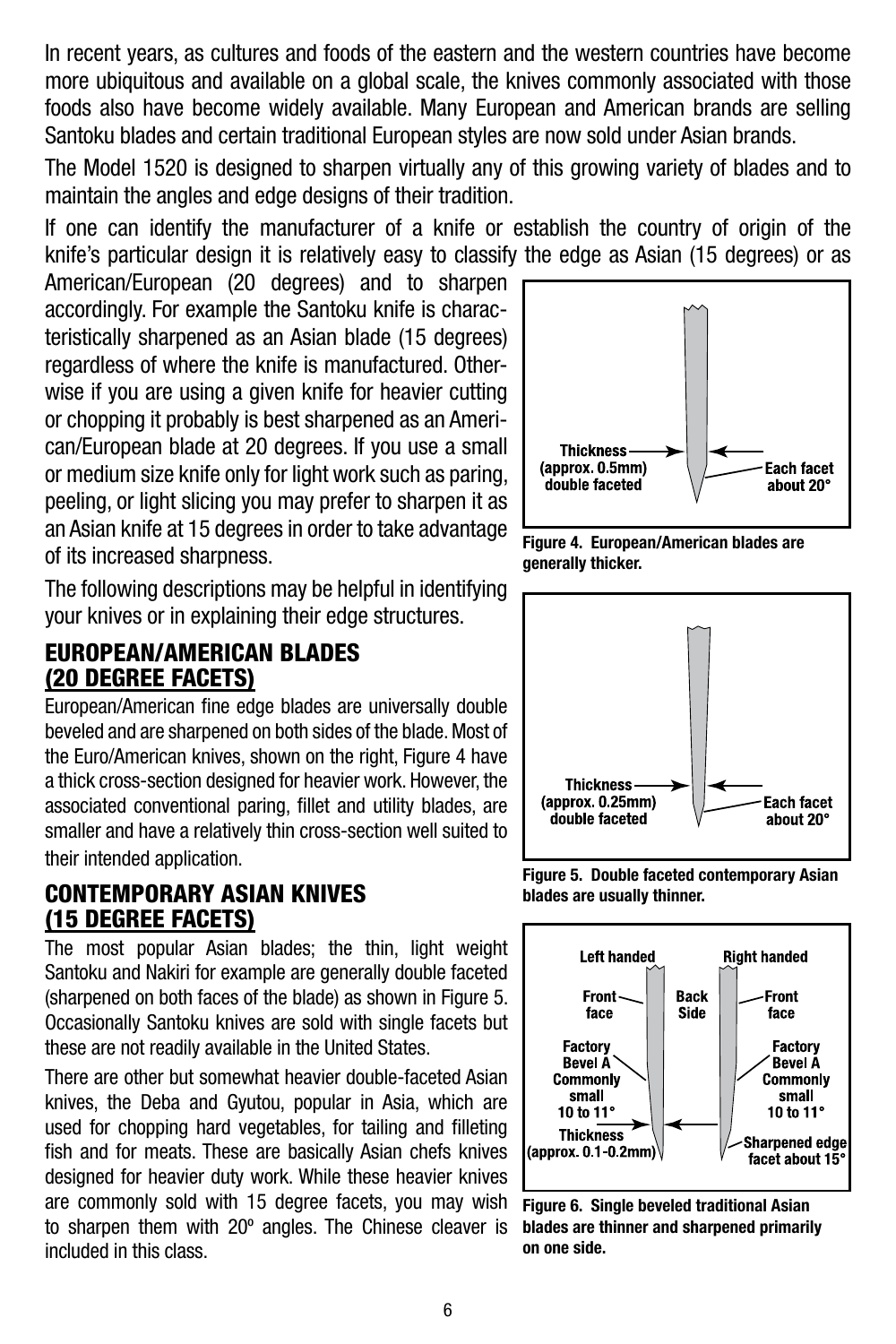### TRADITIONAL JAPANESE KNIVES (15 degree facets)

The traditional Japanese knife is single beveled and has a large factory bevel A along the lower section of the front face of the blade. These are sold as either right handed or left handed versions as shown in Figure 6. The large wide factory bevel A is ground, commonly at about 10 degrees. The most popular example of this type blade is the sashimi knife also known as Yanagi and Takohiki, designed as shown in Figure 6. This lengthy, thin slicing blade is ideal for preparing very thin slices of raw tuna or salmon. The back side of this blade is commonly slightly hollow ground. A small single cutting edge facet of about 15º is created below the large factory bevel along the front side of this type blade as shown



Figure 7. Cross-section of a typical factory traditional Asian knife edge, magnified 50x (right-handed).

in Figures 6 and 7 in order to establish the geometry of the cutting edge. An even smaller cutting microfacet (barely visible to the unaided eye) is customarily created at the edge on the back side of the blade to enhance the sharpness of the finished edge. Figure 7 shows a greatly enlarged cross-section view of a typical traditional single-bevel Japanese knife edge as sharpened at the factory. The large factory bevel A serves to deflect the food slice away from the blade as it is cut. When sharpening the traditional Japanese blades, you should always follow these instructions carefully. Always sharpen this style knife at 15º (Asian style) unless it is a thicker specialized blade designed for heavy duty work. Always remember these knives will be extremely sharp.

## SHARPENING THE CONTEMPORARY ASIAN KNIFE OR OTHER DOUBLE-FACETED EDGE AT 15 DEGREES (30º TOTAL)



Virtually all Asian blades are factory sharpened at 15 degrees. The popular Santoku blade shown above is a typical contemporary Asian style, double faceted and each of its facet is sharpened on each side at 15 degrees to create a total edge angle of 30º.

#### Honing the edge in stage 1

Turn ON the power and pull the blade thru the left slot (Figure 8) of Stage 1, then thru the adjacent right slot. Repeat pairs of pulls in Stage 1 using the left and right slots on

alternate pulls. Take about 4-5 seconds for each pull of a 5" long blade. Take longer for longer blades and slightly less if shorter. The first time you sharpen this type of knife it may take up to 10 pair of pulls (alternating left and right slots) to fully re-angle the edge of a thin Figure 8. Sharpen contemporary Asian knives first in



Stage 1.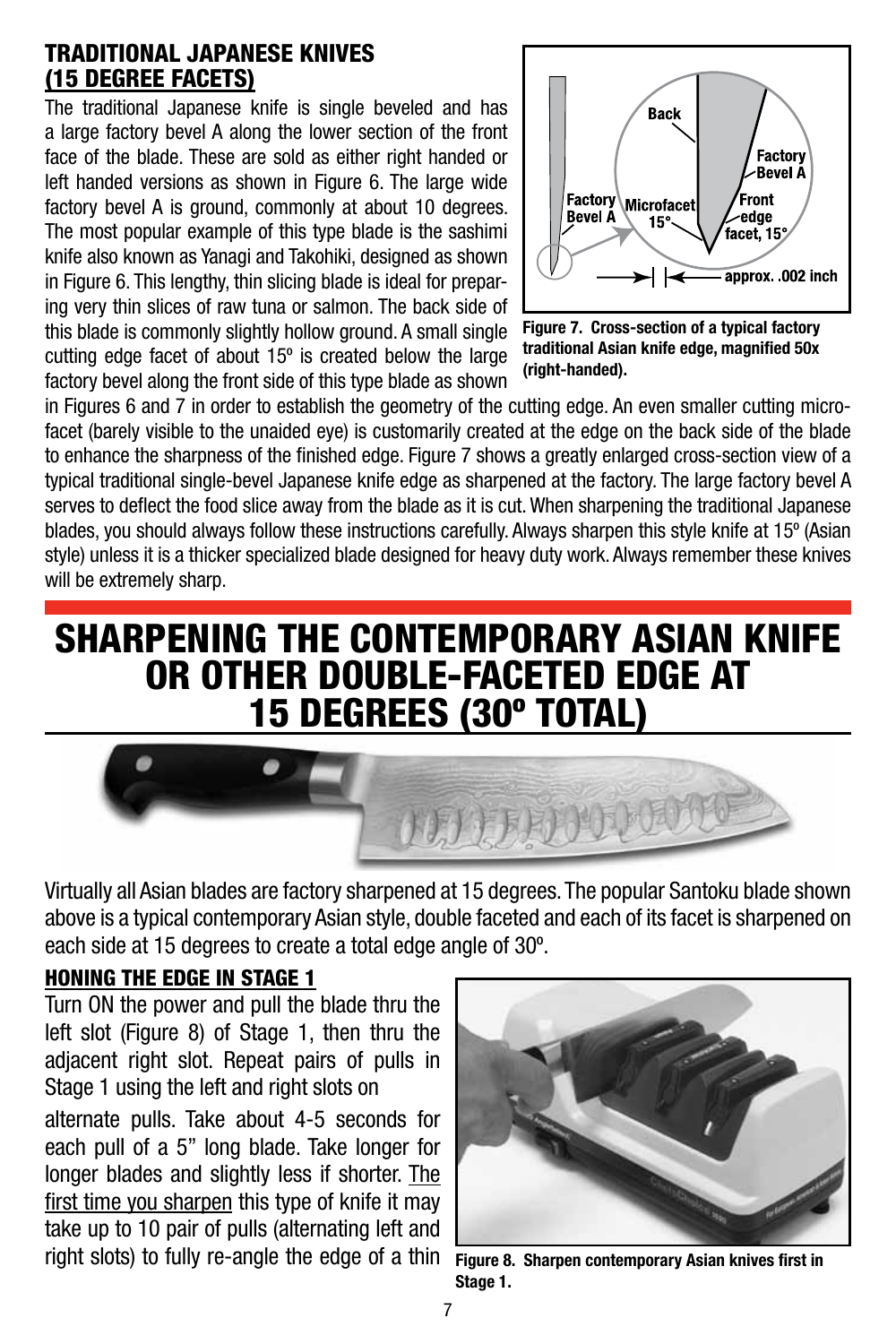blade. Thicker blades will require more pulls. After 3 pairs of pulls check for a burr as described below and as necessary continue to make more pairs of pulls until you create a small burr along the entire length of the blade.

If you are sharpening a contemporary Asian blade (which probably has been sharpened previously at 15 degrees) you will find that only a few (2-4) pairs of alternating pulls (alternating left and right slots) will be needed to develop a burr. Do not over sharpen. When you have developed a burr along the full blade length proceed to Stage 3.

## DETECTING THE BURR

To confirm the presence of a burr (see Figure 9) move your forefinger carefully across the edge in the direction shown. Do not move your finger along the edge – to avoid cutting your finger. If the last pull was in the right slot, the burr will appear only on the right side of the blade as you normally hold it and vice versa. The burr, when present, feels like a rough and bent extension of the edge; the opposite side of the edge feels very smooth by comparison. If there is no burr continue sharpening in Stage 1, alternating left and right slots until a full burr develops. When a burr is present along the entire blade length proceed as below to Stage 3.

## STROPPING/POLISHING THE CONTEMPORARY ASIAN EDGE IN STAGE 3

Pull the blade through the left slot (see Figure 10) and then through the right slot of Stage 3. Make 4 pairs of pulls, (each pull 4-5 seconds) alternating each pull in the left and right slots of Stage 3. You should then make about 4 to 5 pairs of alternating faster pulls in this Stage, about 1-2 seconds per pull for a 5 inch (12 cm) blade to put a final polish on the edge.

Check the blade for sharpness. For a sharper edge make a few more pairs of fast pulls and check for sharpness. Repeat this procedure as needed to create an exceedingly sharp edge.

## RE-SHARPENING THE CONTEMPORARY ASIAN BLADES

Re-sharpen following the Stropping/Polishing procedure in Stage 3 as described above. Depending on its use, you should be able to re-sharpen to a razor sharp edge 3 or more times using only Stage 3 before finding it necessary to again hone in Stage 1. Hone in Stage 1 only when you find it is taking too long or too many pulls in Stage 3 to bring the edge to razor sharpness. In that event, follow the entire honing and stropping/polishing sequence in Stages 1 and 3 as described above.

Note: To recreate the special stronger Trizor® edge (discussed in the following section) on the Asian style blades as you re-sharpen make two pair of pulls (3 second pulls) in Stage 2 after the burr has been developed in Stage 1. Finish re-sharpening in Stage 3 as described in this section.



Figure 9. When you create a distinct burr along the blade edge, it can be detected by sliding finger across and away from the edge. Caution! See text.



Figure 10. Stropping/Polishing a contemporary Asian knife in Stage 3.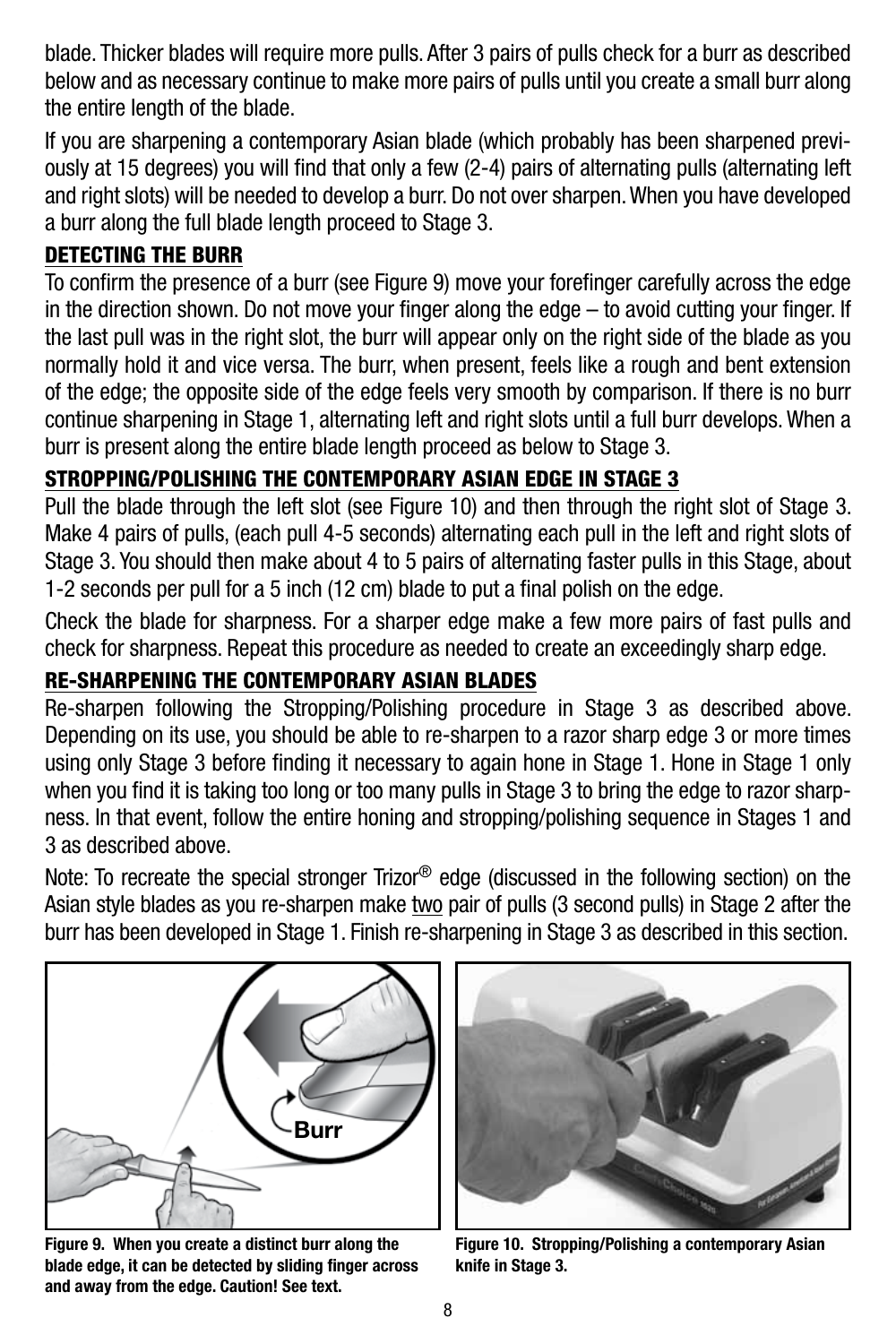### DEVELOPING THE TRIZOR® TRIPLE BEVEL EDGE FOR contemporary ASIAN AND 15 DEGREE KNIVES

The thin 15 degree edge (30 degree total) noted for its sharpness is generally considered slightly less durable than the 20 degree (40 degree total) faceted edge. The unique Chef'sChoice Model 1520 is designed, at your option to create in Stage 2 a small intermediate bevel along the edge of the 15 degree facet before the final microbevel is created in Stage 3 where the edge is polished to astonishingly sharpness.

To create the Trizor® edge, sharpen the 15 degree edge first in Stage 1 as described above until a burr is fully developed. Then move to Stage 2: Make two pairs of pulls of about 2 seconds for a 5" blade. A small burr will exist along the edge. Do not make more pulls in Stage 2. The small bevel developed by the two pair of pulls will make a micro-arch at the very tip of the primary edge facet and leave you with a stronger edge without a noticable change in sharpness of the knife.

Proceed to Stage 3 and follow the instructions in the proceeding section for Stropping/Polishing in Stage 3.

# SHARPENING THE TRADITIONAL (SINGLE SIDED) JAPANESE BLADE



Traditional Japanese knives such as the sashimi blade shown above are single sided and have a large factory bevel (Bevel A, Figure 6) on the front side of the blade. There are a large number of manufacturers of knives of this type used widely to prepare sashimi. The factory bevel (Bevel A) is commonly ground at about 10 degrees, but there are exceptions as that angle is not standardized at the Asian factories. Designs of the traditional Japanese knives and the detailed structure of the cutting edges likewise varies widely from one manufacturer to the next, however there are some similarities. The cutting edge consists of a small primary facet on the front face of the blade below the large factory bevel and includes a much smaller secondary microfacet along the back face. Commonly the back side microfacet (Figure 7) can be easily seen only with a hand magnifier. The back face is ground flat at the factory or more commonly it is slightly hollow ground to ensure that an effective microfacet can be formed there as part of the cutting edge. Because of the lack of standardization, the manual approach is commonly used to sharpen these knives in Asia. Consequently sharpening these knives continues to be difficult, laborious and time consuming. The Chef'sChoice® Model 1520 Sharpener is designed to sharpen virtually all traditional Asian blades and to create a factory-quality edge.

Before you start to sharpen a traditional Japanese blade, examine it carefully in order to confirm that you have the traditional single bevel blade and to determine whether you have a right or left handed type as described on page 6, Figure 6. It is essential that you follow carefully the sharpening procedure and sequence as described below in order to achieve the optimum edge on your traditional blade.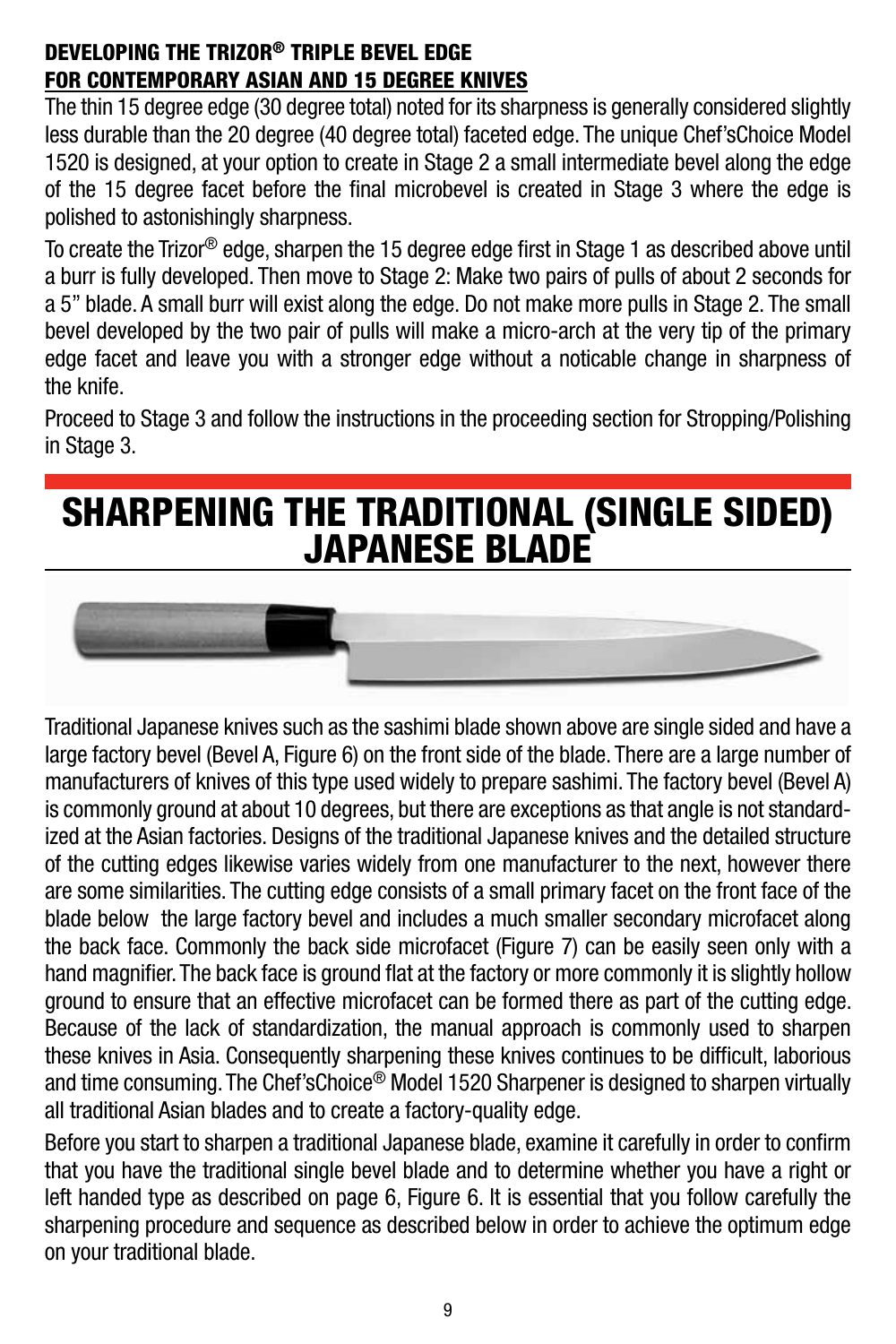Confirm which side of the blade has the large factory Bevel A. Hold the blade in your hand (as when you are cutting) and if the large factory bevel is on the right side of the blade, the blade is right handed. For the right handed blades sharpen only in the left slot of Stage 1 so that only the beveled side (right side) of the edge will contact the honing wheel. Proceed as described below.

## STEP 1

## HONING TRADITIONAL JAPANESE KNIVES IN STAGE 1 (RIGHT HANDED BLADES)

In this example which assumes your traditional blade is right handed, you must hone only in the left slot of Stage 1 (see Figure 11). The number of pulls that you will need to make depends on the factory angle of Bevel A (Figure 6 and 7) and how dull your blade may be.

Make five (5) to ten (10) pulls (3-4 seconds) in only the left slot of Stage 1 and then check for a burr along the entire back side of the blade edge. (The burr created in Stage 1 will be small but can be felt as shown in Figure 9. Make certain the burr is present along the entire length of the edge. If there is no burr or only a partial burr, continue to make

additional pulls all in the left slot about five (5) at a time and check for a burr after each group of five (5) pulls. In general 20-30 total pulls in the left slot will be adequate to raise a burr; it is unlikely to take more than 50 left slot pulls to create the burr. When a burr is confirmed, proceed to Step 2.

## STEP 2

## STROPPING/POLISHING THE FINAL EDGE ON TRADITIONAL JAPANESE BLADE IN STAGE 3 (RIGHT HANDED BLADES)

- a. Make five to eight (5-8) slow pulls, 3-4 seconds each, only in the left slot of Stage 3 (Figure 12) and then proceed to remove the burr in step b below.
- b. Make one (1) regular pull in right slot of Stage 3 along the back side of the edge. (Pull about 3-4 seconds.)
- c. Make 2-3 pair of fast pulls (1-2 seconds each) alternating in left and right slots of Stage 3. Test blade for sharpness using a thin sheet of paper. It should be razor sharp but if not repeat steps a, b and c above.



Figure 11. Hone traditional Japanese knife only in left slot of Stage 1 (right handed).



Figure 12. Strop and Polish edge of traditional Japanese knife in Stage 3. Follow instructions carefully.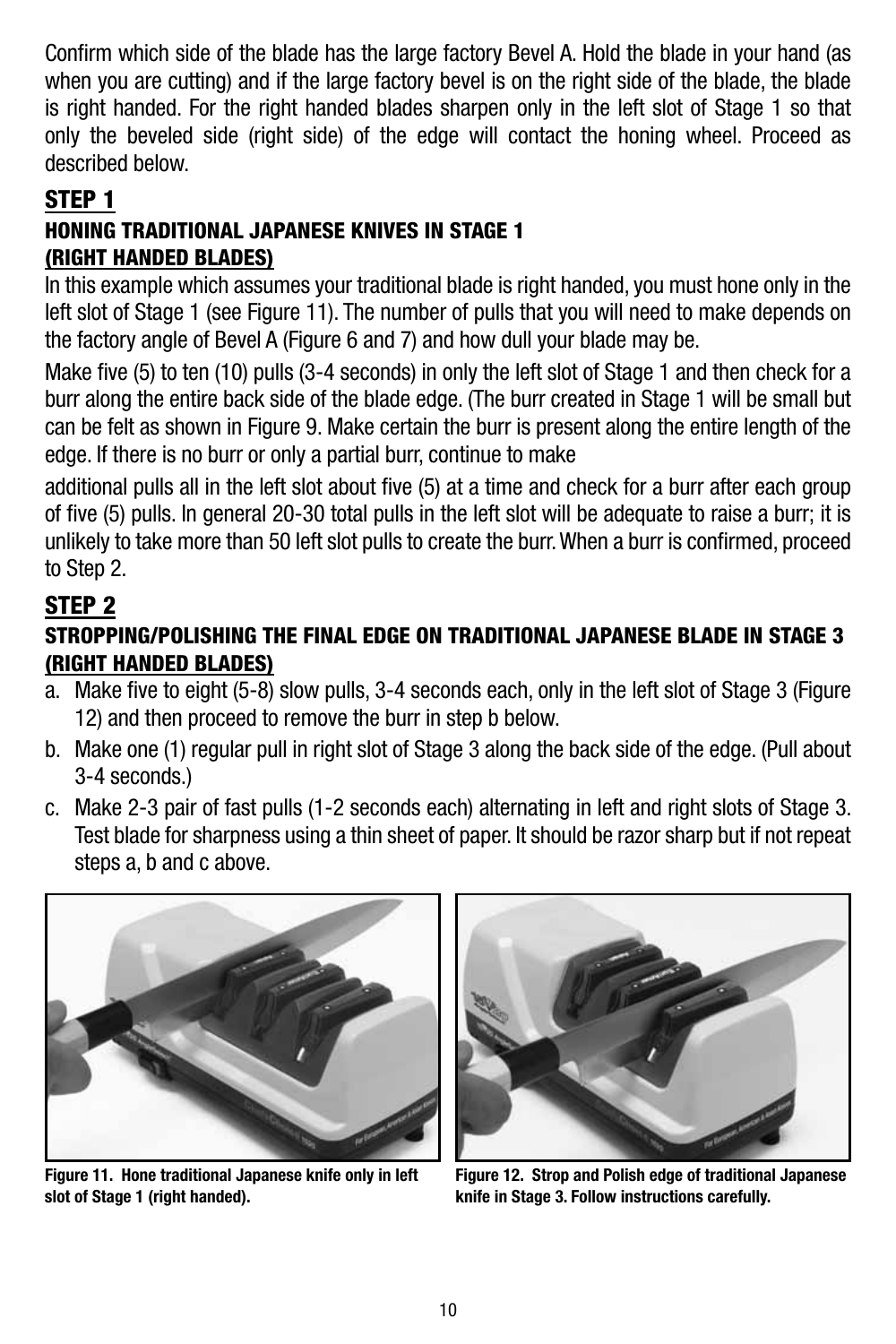## RESHARPENING THE TRADITIONAL JAPANESE BLADE (RIGHT HANDED)

In general you will be able to re-sharpen quickly by following the sequence of Step 2 above. Repeat this if necessary to obtain a razor sharp edge. When re-sharpening only in Stage 3 fails to develop a sharp edge or if the edge has been substantially dulled you will need to re-hone the edge in Stage 1. Use only the left slot of Stage 1. Generally you will find that about five (5) re-honing pulls will be sufficient in Stage 1. In any event develop a burr before moving again to Stage 3. Finish the edge in Stage 3 following Steps 2a, b and c.

### SHARPENING LEFT HANDED TRADITIONAL JAPANESE BLADES

The procedure you must use with left handed blades is similar to that procedure for right handed blades as detailed above – Except in all cases the slots you must use are reversed. Where the sharpening procedure for right handed blades calls for use of just the left slot, you must use only the right slot when sharpening a left-handed blade. Likewise use the left slot where ever the right handed instructions call for using the right slot.

# SHARPENING EUROPEAN/AMERICAN KNIVES



All knives from European or American manufacturers are double sided, and consequently must be sharpened on both sides of the blade. The edge is customarily sharpened at 20 degrees forming two facets at that angle to create a total edge angle of 40 degrees. Where these knives are generally used for heavier tasks the stronger 20 degree faceted edge is usually most appropriate.

Sharpening the European/American knife is a two step sharpening process, honing first in Stage 2 and followed by stropping/polishing in Stage 3. (You do not use Stage 1 for these knives unless you wish to convert them to the Asian angle of 15 degrees as described later.)

## Step 1: Honing, Stage 2

#### Do *not* use Stage 1.

Stage 2 will create the primary facet of 20 degrees on the European/American knife. Turn on the power switch. Start by slipping the blade between the left angle guide of Stage 2 (Figure 13) and the knife holding spring while pulling the blade toward you and simultaneously moving the blade downward in the slot until it engages the diamond coated disk. You will hear it contact the disk. Insert the blade as close as possible to the bolster or handle. If the blade is curved lift the handle slightly as you sharpen near the tip of the knife. Sharpen the entire blade length. Then repeat with one full length pull in the right slot of Stage 2. Always make pairs of pulls, alternating pulls in the left and right slots of that Stage. Each pull should be about 4-5 seconds for 5" long blade and slightly slower for longer blades. Make about five (5) pairs of pulls, then check for a burr along the entire edge length. (See page 8 and Figure 9). Continue with more alternating pairs of pulls until the presence of a burr is confirmed. More pulls will be needed if the knife is very dull.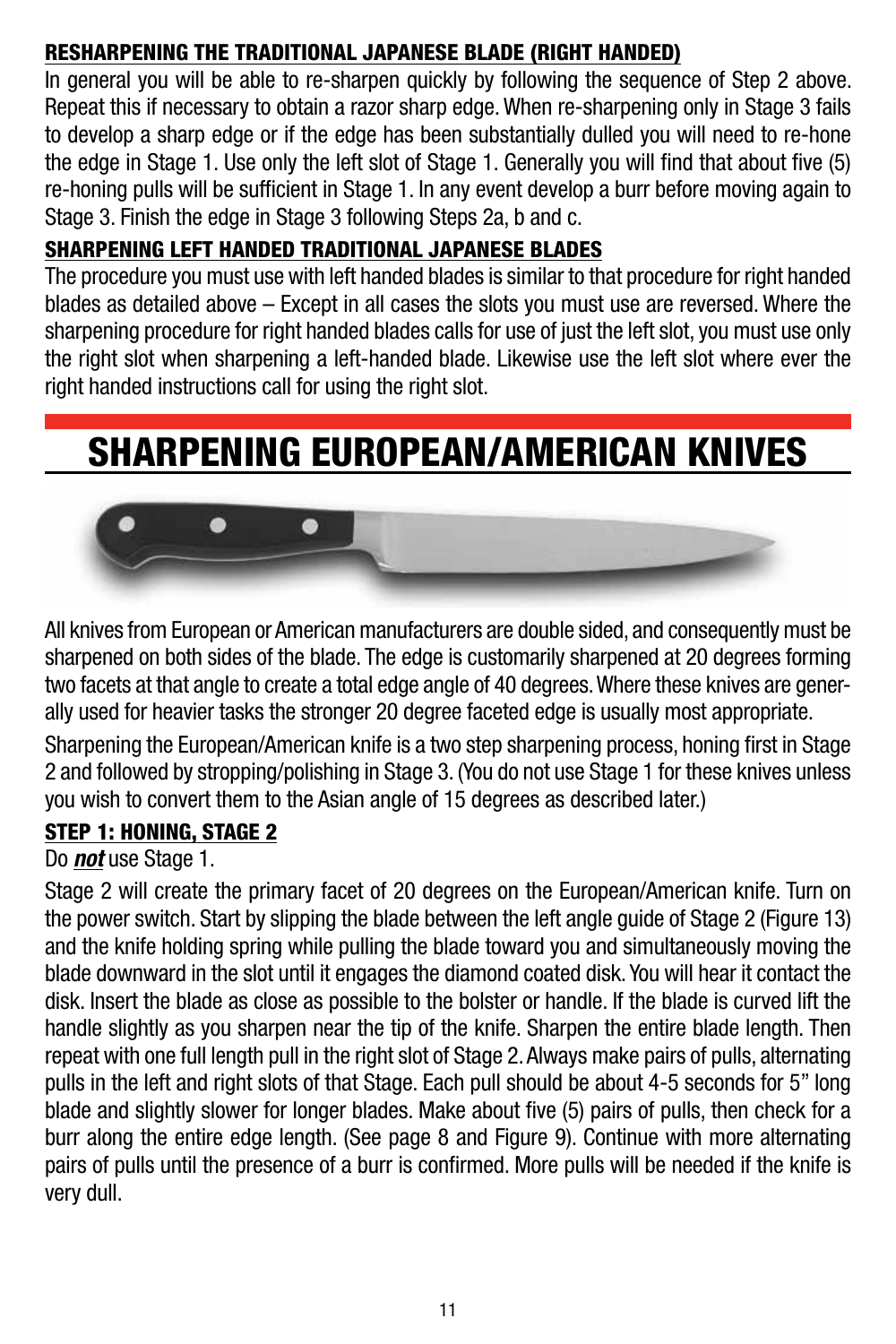## Step 2: Stropping/Polishing, Stage 3

In Stage 3 make three (3) to four (4) pairs of slow pulls each about 4 seconds, alternating in the left and right slots.

Follow this, still in Stage 3, with three (3) pairs of faster pulls each about 1-2 seconds, alternating in the left and right slots. There should not be a noticeable burr along the edge. Test blade for sharpness. It should be incredibly sharp. If not sharp repeat this Step 2.

## RESHARPENING EUROPEAN/AMERICAN KNIVES

Re-sharpen the European/American knives whenever practical using just Stage 3 following the instructions (Step 2) above. When that fails to quickly re-sharpen, return to Stage 2 and make two or three pairs of alternating pulls. Check for a burr along the edge and when a burr exists proceed again to Stage 3 following the instructions in the preceding section.

## CONVERTING EUROPEAN/AMERICAN KNIFE EDGE TO 15 DEGREE ASIAN STYLE EDGE

With the Model 1520 you can convert any European or American style knives that are used primarily for light duty work to the 15 degree Asian edge. For example you might consider converting light duty paring knives and thin utility blades to 15 degrees. To make this conversion follow the Instructions for Sharpening Asian Blades, pages 7 to 9. Initial sharpening in Stage 1 will take longer than you might expect but subsequent resharpening time will be normal.

# PROCEDURE FOR SHARPENING SERRATED BLADES

Serrated blades are similar to saw blades with scalloped depressions and a series of pointed teeth. In normal use the pointed teeth do most of the cutting.

Serrated blades of all types can be sharpened in the Chef'sChoice® Model 1520. However, use only Stage 3 (Figure 14) which will sharpen the teeth of the serrations and develop microblades



Figure 13. Honing in Stage 2 (left slot). European and American style blade.



Figure 14. Use only Stage 3 for sharpening serrated knives.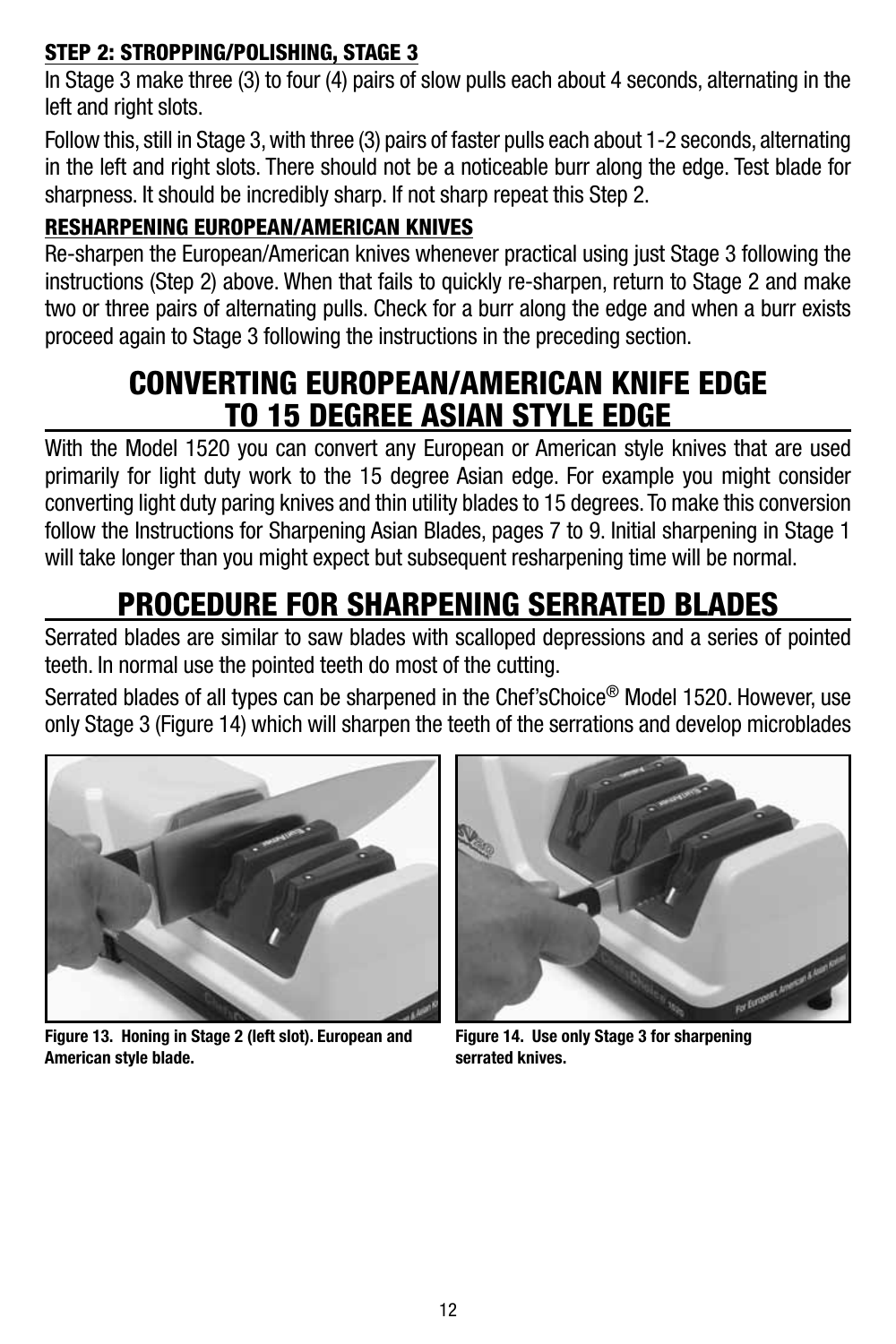along the edge of these teeth. Generally five (5) to ten (10) pairs of alternating pulls in left and right slots of Stage 3 will be adequate. If the knife is very dull more pulls will be needed. If the knife edge has been severely damaged thru use make one fast pull (2-3 seconds for an 8" blade) in each of the right and left slots of Stage 2, then make a series of pulls in Stage 3, alternating right and left slots. Excessive use of Stage 2 will remove more metal along the edge than is necessary in order to sharpen the teeth.

Because serrated blades are saw-like structures, the edges will never appear to be as "sharp" as the edge on a straight edge knife. However, their tooth-like structure can be helpful – for example to break the skin on hard crusty foods or to cut tough paper based materials.

## DRESSING OF STROPPING/POLISHING DISKS – STAGE 3

The Model 1520 is equipped with a built-in system to manually clean/dress the stropping/ polishing disks in Stage 3. In the event these disks become glazed with grease, food or sharpening debris, they can be cleaned and reshaped by actuating the manual lever on the rear of the sharpener. This lever is located within a recess as shown in Figure 15 on the lower left corner as you face the rear of the sharpener. To actuate the cleaning/dressing tool, make sure the power is "ON" and simply press the small lever in the recess to the right, hold about 3-4 seconds and then press to the left holding for 3-4 seconds. When the lever is moved in one direction, the dressing tool cleans and reshapes the active surface of one stropping/polishing disk. By moving the lever in the opposite direction you clean the other disk.

Use this clean/dress mechanism only if the Stage 3 white disks are seriously darkened and when Stage 3 no longer appears to be stropping/polishing well. Using this tool removes material from the surface of the Stage 3 disks and hence, if used excessively, it will unnecessarily remove too much of the abrasive surface – wearing the disks prematurely. If that should occur, factory replacement of the disks will become necessary. If you clean your knives regularly before sharpening you will likely need to clean or dress the Stage 3 disks less than once a year.



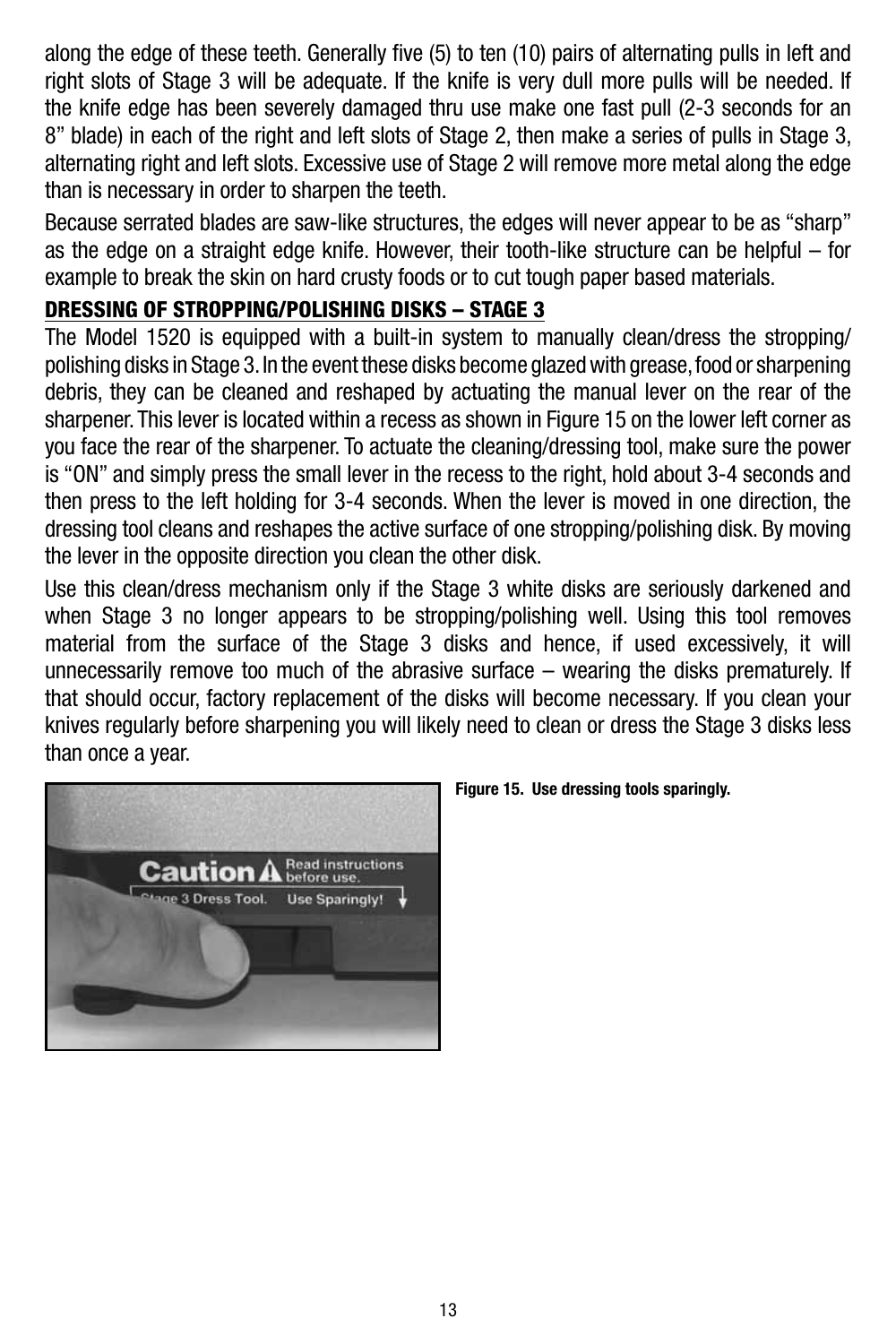## **SUGGESTIONS**

- 1. Always clean all food, fat and foreign materials from the blade surfaces before sharpening or resharpening. If badly soiled, use detergent and water to clean.
- 2. Some contemporary Asian knives and Granton type blades are dimpled and some contemporary and traditional Asian blades are made of layered Damascus steel. All of these should be sharpened accordingly to these instructions depending solely on whether the knife style is contemporary (two facets) or a traditional single facet Asian blade.
- 3. Always pull the blades at the recommended speed and at a constant rate over length of blade. Never interrupt or stop the motion of the blade when in contact with abrasive disks.
- 4. Carefully follow the detailed procedures for each type blade for best results and to extend the useful life of your knives. The sharpening sequence is especially important with the single sided traditional Asian blades.
- 5. The edge of the knife blade, while sharpening, should remain in contact with the abrasive disks as the knife is withdrawn from the guiding slot. To sharpen the blade near the tip of a curved blade, lift the handle up slightly as you approach the tip of the blade but just enough so that the edge as it is being sharpened maintains audible contact with the honing or stropping disk.
- 6. To increase your proficiency with the Chef'sChoice® Model 1520, learn how to detect a burr along the edge (as described on page 8). While you might be able to sharpen well without using this technique, it is the fastest way to determine when you have sharpened sufficiently in the preliminary steps. This will help you avoid oversharpening and ensure incredibly sharp edges every time. Cutting a tomato or a piece of paper is a convenient method of checking for finished blade sharpness.
- 7. Use only light downward pressure when sharpening just enough to establish secure contact with the abrasive disk.
- 8. If your knife has a significant choil you may find it helpful to place your index finger within or just behind the choil (see Figures 16 and 17) as you insert the blade in the sharpener (Be careful! The tip of the choil may be sharp). Your finger can act as a "stop" and prevent



Figure 16. If your blade has a significant choil it may be helpful to place a finger behind it as shown when sharpening.



Figure 17. Insert your index finger as shown behind the choil as the knife is inserted into the sharpening slot (see Suggestion 8.)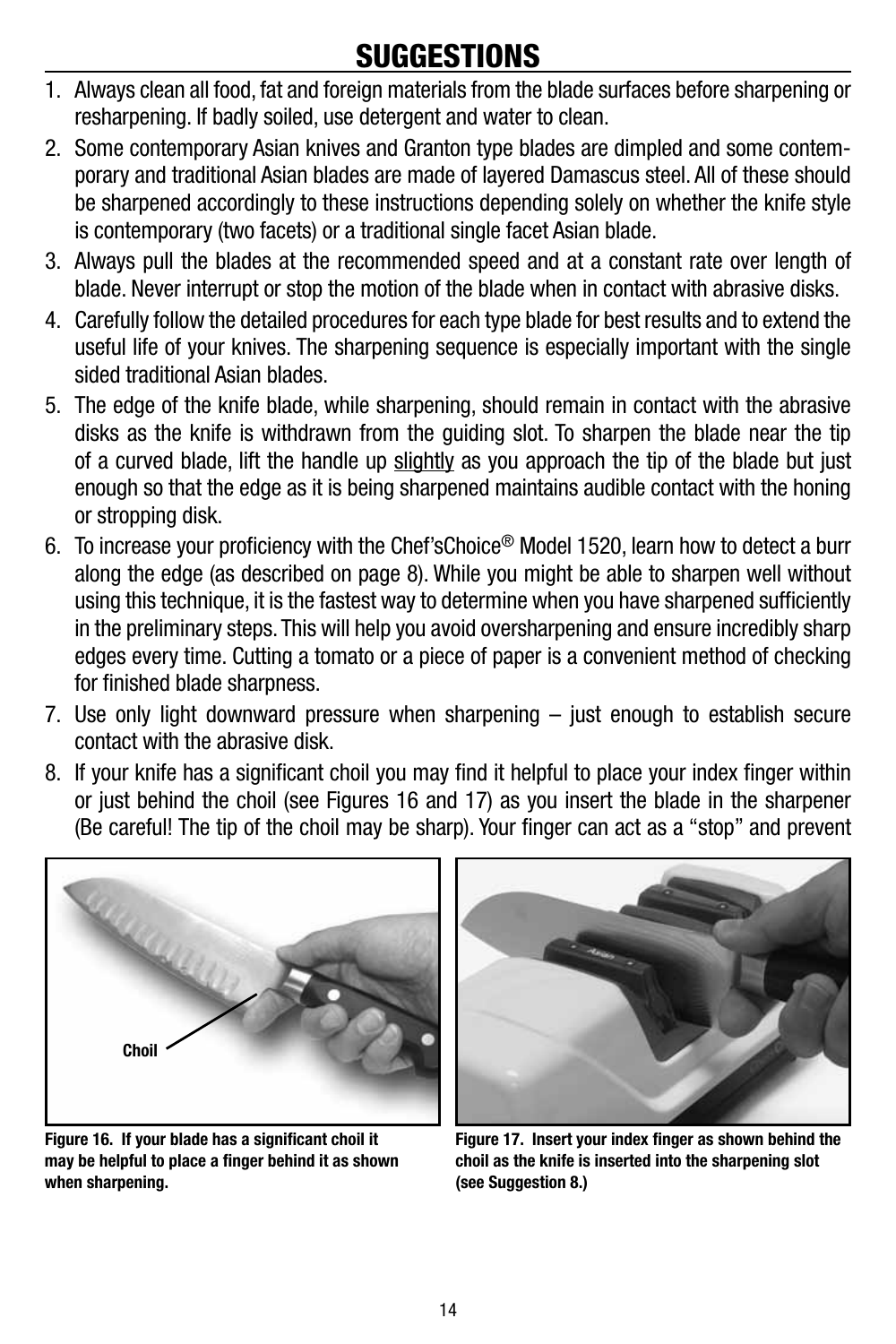you from inserting the blade so far that the choil area will catch on the front stop-bar of the sharpener as you withdraw the blade. A little practice will help you perfect this technique. As you insert the blade let your finger slide down the front of the sharpener.

- 9. Used correctly, you will find you can sharpen the entire blade to within 1/8" of the bolster or the sharpener handle. This is a major advantage of the Chef'sChoice® Model 1520 compared to other sharpening methods—especially important when sharpening chef's knives where you need to sharpen the entire blade length in order to maintain the curvature of the edge line. If your chef's knives have a heavy, thick bolster near the handle extending to the edge, a commercial grinder can modify or remove the lower portion of the bolster so it will not interfere with the sharpening action, allowing you to sharpen the entire blade length.
- 10.The stropping/polishing disks in Stage 3 are designed to last for years of use, however you can maximize their useful life by periodically modifying your sharpening pattern in the preceeding Stage used. The burr developed in the preceeding Stage will mildly wear the stropping/polishing disk it first contacts in Stage 3. Vary your last pull in the preceeding Stage (Stage 1 or Stage 2) by sometimes making the last pull on the left disk and at other times finish on the right disk of that Stage.
- 11.Do not attempt to use this sharpener to sharpen either ceramic knives or scissors.

## NORMAL MAINTENANCE

*No* lubrication is required for any moving parts, motor, bearings, or sharpening surfaces. There is no need for water on abrasives. The exterior of the sharpener may be cleaned by carefully wiping with a damp cloth. Do not use detergents or abrasives

Once a year or so as needed you should remove metal dust that will accumulate inside the sharpener from repeated sharpenings. Remove the small rectangular clean-out cover (Figure 18) that covers an opening on the underside of the sharpener. You will find metal particles adhered to a magnet attached to the inside of that cover. Simply rub off or brush off accumulated filings from the magnet with a paper towel or tooth brush and reinsert the cover in the opening. If larger amounts of metal or other dust have been created you can shake out any remaining dust through the bottom opening when the cover is removed. After cleaning, replace the cover securely with its magnet in place.



Figure 18. Removing cover under base to clean out metal dust (See Normal Maintenance section).